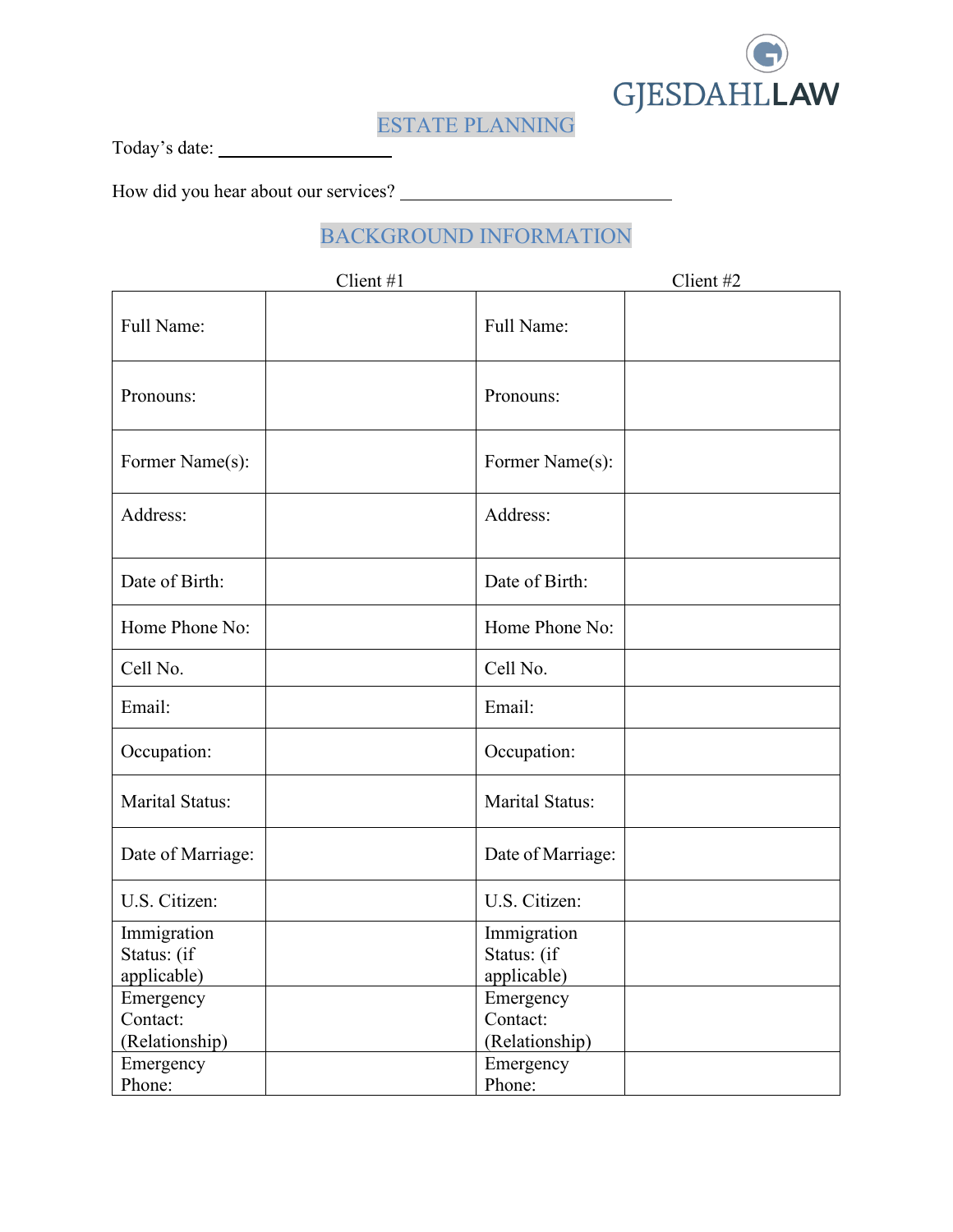# MISCELLANEIOUS FAMILY INFORMATION

| Are you (or your spouse) receiving social security, disability,<br>or other governmental benefits?                                                                                                                                                                                                                                                        | $\Box$ Yes $\Box$ No |
|-----------------------------------------------------------------------------------------------------------------------------------------------------------------------------------------------------------------------------------------------------------------------------------------------------------------------------------------------------------|----------------------|
| Are you (or your spouse) making payments pursuant to<br>a divorce or property settlement order?                                                                                                                                                                                                                                                           | $\Box$ Yes $\Box$ No |
| If married, have you and your spouse signed a pre-nuptial or<br>postnuptial contract?                                                                                                                                                                                                                                                                     | $\Box$ Yes $\Box$ No |
| Have you (or your spouse) been widowed?                                                                                                                                                                                                                                                                                                                   | $\Box$ Yes $\Box$ No |
| Have you (or your spouse) ever filed federal or state gift tax returns?                                                                                                                                                                                                                                                                                   | $\Box$ Yes $\Box$ No |
| Have you (or your spouse) previously completed a Will, Trust, or<br>estate planning documents?                                                                                                                                                                                                                                                            | $\Box$ Yes $\Box$ No |
| Do you have your ORIGINAL Trust/Will or know its location?                                                                                                                                                                                                                                                                                                | $\Box$ Yes $\Box$ No |
| Do you support any charitable organizations that you wish to<br>make provisions for at the time of your death?                                                                                                                                                                                                                                            | $\Box$ Yes $\Box$ No |
| Are there any other charitable organizations you wish to make<br>provisions for at the time of your death?                                                                                                                                                                                                                                                | $\Box$ Yes $\Box$ No |
| Do you currently have a Health Care Directive, Health Care Power of Attorney,<br>Durable Power of Attorney, or Financial Power of Attorney?<br>If yes, which one(s)? $\qquad \qquad$                                                                                                                                                                      | $\Box$ Yes $\Box$ No |
| Are you interested in preparing a Health Care Directive appointing someone<br>to make health care decisions for you and/or stating your preferences for<br>health care? This document can also include instructions regarding organ<br>donation, funeral/memorial arrangements, and preferences regarding<br>embalmment/burial and cremation. (See below) | $\Box$ Yes $\Box$ No |
| Are you interested in preparing a Power of Attorney granting another person<br>the power to act on your behalf, manage your assets, and pay your bills if<br>you become incompetent or unable to do so on your own?                                                                                                                                       | $\Box$ Yes $\Box$ No |
| Are you (or your spouse) currently the beneficiary of anyone else's Trust?                                                                                                                                                                                                                                                                                | $\Box$ Yes $\Box$ No |
| Do any of your children have special educational, medical, or physical needs?                                                                                                                                                                                                                                                                             | $\Box$ Yes $\Box$ No |
| Do any of your children receive governmental support or benefits?                                                                                                                                                                                                                                                                                         | $\Box$ Yes $\Box$ No |
| Do you provide primary or other major financial support to adult children<br>or others?                                                                                                                                                                                                                                                                   | $\Box$ Yes $\Box$ No |

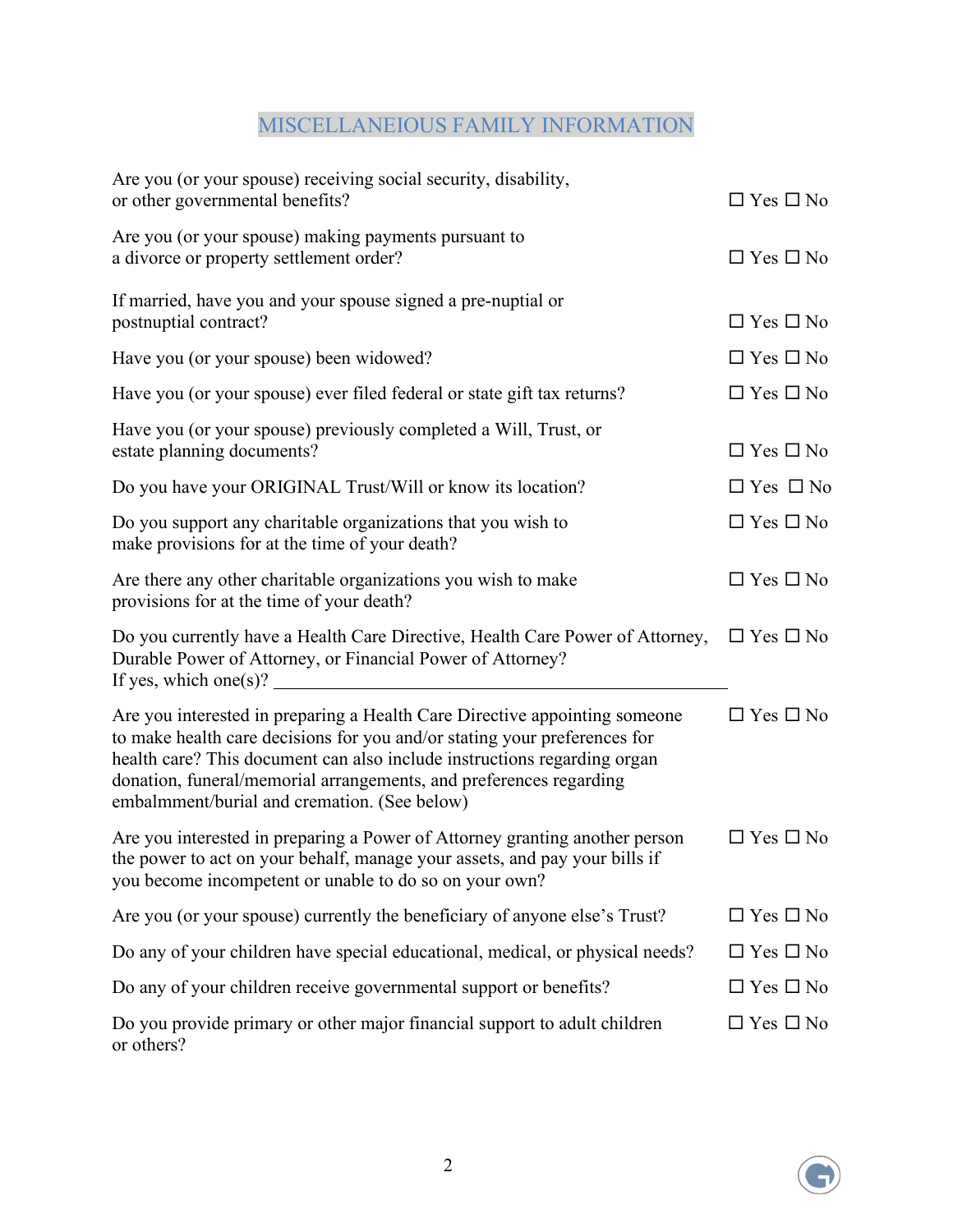CHILDREN

|                                                                        |             |                 |  |                         | Full legal name: Nickname: Nickname: Nickname:                                                                                                                                                                                      |  |
|------------------------------------------------------------------------|-------------|-----------------|--|-------------------------|-------------------------------------------------------------------------------------------------------------------------------------------------------------------------------------------------------------------------------------|--|
|                                                                        |             |                 |  |                         |                                                                                                                                                                                                                                     |  |
|                                                                        |             |                 |  |                         |                                                                                                                                                                                                                                     |  |
|                                                                        |             |                 |  |                         | City: <u>City:</u> City: City: City: City: City: City: City: City: City: City: City: City: City: City: City: City: City: City: City: City: City: City: City: City: City: City: City: City: City: City: City: City: City: City: City |  |
|                                                                        |             |                 |  |                         |                                                                                                                                                                                                                                     |  |
|                                                                        |             |                 |  |                         | $\Box$ Natural $\Box$ Legally adopted $\Box$ Married $\Box$ Needs special care $\Box$ Dependent                                                                                                                                     |  |
| Child of: $\square$ Both $\square$ You only $\square$ Your spouse only |             |                 |  |                         |                                                                                                                                                                                                                                     |  |
|                                                                        |             |                 |  |                         |                                                                                                                                                                                                                                     |  |
|                                                                        |             |                 |  |                         | Full legal name: Nickname: Nickname: Nickname: Nickname: Nickname: Nickname: Nickname: Nickname: Nickname: Nickname: Nickname: Nickname: Nickname: Nickname: Nickname: Nickname: Nickname: Nickname: Nickname: Nickname: Nickn      |  |
|                                                                        |             |                 |  |                         | Date of birth: Contact Contact Contact Contact Contact Contact Contact Contact Contact Contact Contact Contact Contact Contact Contact Contact Contact Contact Contact Contact Contact Contact Contact Contact Contact Contact      |  |
|                                                                        |             |                 |  |                         |                                                                                                                                                                                                                                     |  |
|                                                                        |             |                 |  |                         |                                                                                                                                                                                                                                     |  |
|                                                                        |             |                 |  |                         |                                                                                                                                                                                                                                     |  |
|                                                                        |             |                 |  |                         | $\Box$ Natural $\Box$ Legally adopted $\Box$ Married $\Box$ Needs special care $\Box$ Dependent                                                                                                                                     |  |
| Child of: $\square$ Both $\square$ You only $\square$ Your spouse only |             |                 |  |                         |                                                                                                                                                                                                                                     |  |
|                                                                        |             |                 |  |                         |                                                                                                                                                                                                                                     |  |
|                                                                        |             |                 |  |                         | Full legal name: Nickname: Nickname: Nickname: Nickname: Nickname: Nickname: Nickname: Nickname: Nickname: Nickname: Nickname: Nickname: Nickname: Nickname: Nickname: Nickname: Nickname: Nickname: Nickname: Nickname: Nickn      |  |
|                                                                        |             |                 |  |                         |                                                                                                                                                                                                                                     |  |
|                                                                        |             |                 |  |                         |                                                                                                                                                                                                                                     |  |
|                                                                        |             |                 |  |                         |                                                                                                                                                                                                                                     |  |
|                                                                        |             |                 |  |                         |                                                                                                                                                                                                                                     |  |
|                                                                        |             |                 |  |                         | $\Box$ Natural $\Box$ Legally adopted $\Box$ Married $\Box$ Needs special care $\Box$ Dependent                                                                                                                                     |  |
| Child of: $\square$ Both $\square$ You only $\square$ Your spouse only |             |                 |  |                         |                                                                                                                                                                                                                                     |  |
|                                                                        |             |                 |  |                         |                                                                                                                                                                                                                                     |  |
|                                                                        |             |                 |  |                         |                                                                                                                                                                                                                                     |  |
|                                                                        |             |                 |  |                         | Gender: New York Contract of the Contract of the Contract of the Contract of the Contract of the Contract of the Contract of the Contract of the Contract of the Contract of the Contract of the Contract of the Contract of t      |  |
|                                                                        |             |                 |  |                         |                                                                                                                                                                                                                                     |  |
|                                                                        |             |                 |  |                         | State: <u>Zip</u> code:                                                                                                                                                                                                             |  |
|                                                                        |             |                 |  |                         |                                                                                                                                                                                                                                     |  |
| $\Box$ Natural $\Box$ Legally adopted $\Box$ Married                   |             |                 |  |                         | $\Box$ Needs special care $\Box$ Dependent                                                                                                                                                                                          |  |
| Child of:                                                              | $\Box$ Both | $\Box$ You only |  | $\Box$ Your spouse only |                                                                                                                                                                                                                                     |  |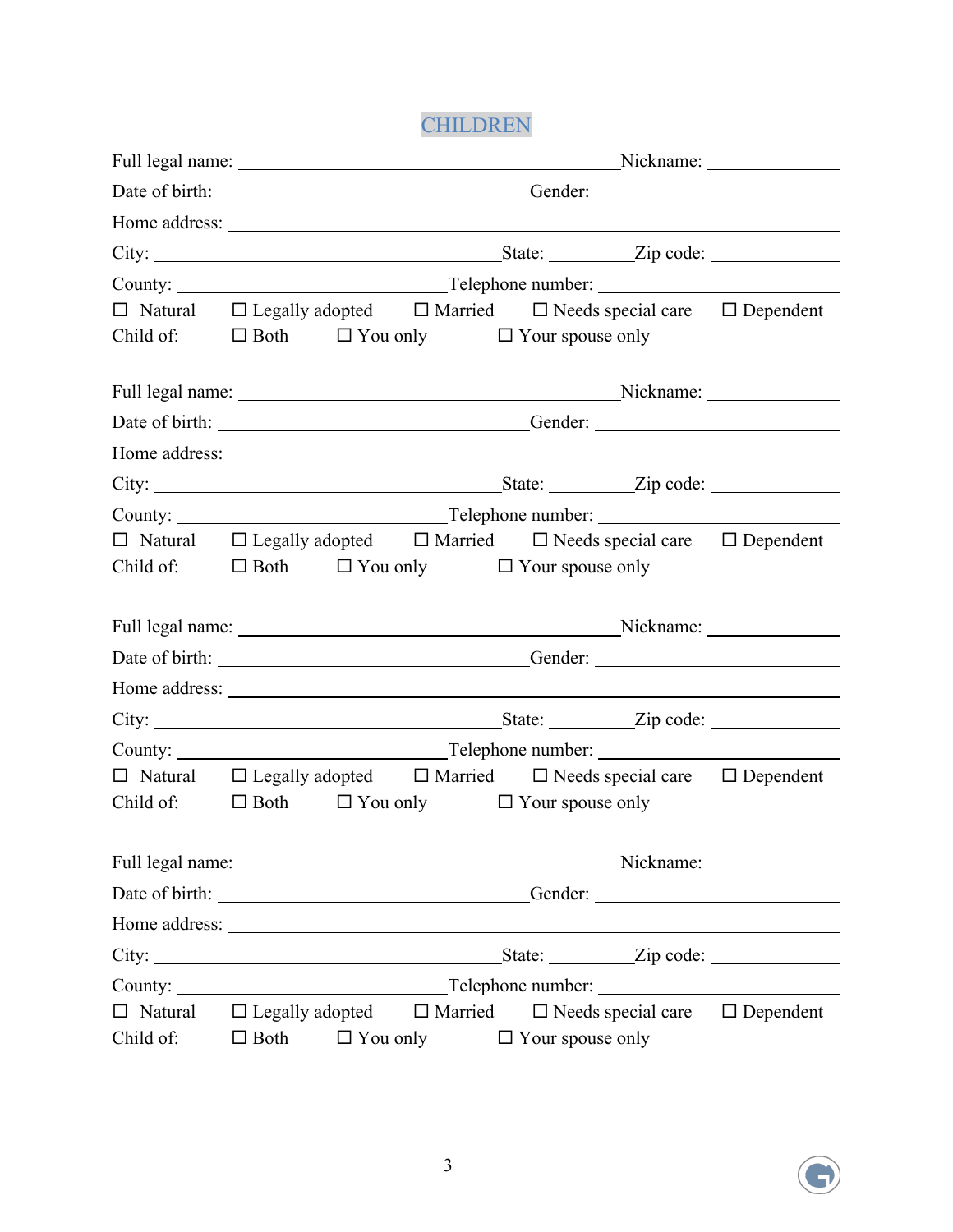|                |                                                                                   | Full legal name: Nickname: Nickname: Nickname:                         |  |                                                                                                 |  |
|----------------|-----------------------------------------------------------------------------------|------------------------------------------------------------------------|--|-------------------------------------------------------------------------------------------------|--|
|                |                                                                                   |                                                                        |  |                                                                                                 |  |
|                |                                                                                   |                                                                        |  |                                                                                                 |  |
|                |                                                                                   |                                                                        |  |                                                                                                 |  |
|                |                                                                                   |                                                                        |  |                                                                                                 |  |
|                |                                                                                   |                                                                        |  | $\Box$ Natural $\Box$ Legally adopted $\Box$ Married $\Box$ Needs special care $\Box$ Dependent |  |
|                |                                                                                   | Child of: $\square$ Both $\square$ You only $\square$ Your spouse only |  |                                                                                                 |  |
|                |                                                                                   | POTENTIAL INDIVIDUAL BENEFICIARIES<br>OTHER THAN YOUR CHILDREN         |  |                                                                                                 |  |
|                |                                                                                   |                                                                        |  |                                                                                                 |  |
|                |                                                                                   |                                                                        |  |                                                                                                 |  |
|                |                                                                                   |                                                                        |  |                                                                                                 |  |
|                |                                                                                   |                                                                        |  |                                                                                                 |  |
|                |                                                                                   |                                                                        |  |                                                                                                 |  |
|                |                                                                                   |                                                                        |  | $\Box$ Married $\Box$ Divorced $\Box$ Widowed $\Box$ Single $\Box$ Needs special care           |  |
|                |                                                                                   |                                                                        |  |                                                                                                 |  |
|                |                                                                                   |                                                                        |  |                                                                                                 |  |
|                |                                                                                   |                                                                        |  |                                                                                                 |  |
|                |                                                                                   |                                                                        |  | Full legal name: <u>Netational Relationship</u> to you: Netationship to you:                    |  |
|                |                                                                                   |                                                                        |  |                                                                                                 |  |
|                |                                                                                   |                                                                        |  |                                                                                                 |  |
|                |                                                                                   |                                                                        |  |                                                                                                 |  |
|                |                                                                                   |                                                                        |  |                                                                                                 |  |
| $\Box$ Married |                                                                                   |                                                                        |  | $\Box$ Divorced $\Box$ Widowed $\Box$ Single $\Box$ Needs special care                          |  |
|                |                                                                                   |                                                                        |  |                                                                                                 |  |
|                |                                                                                   |                                                                        |  |                                                                                                 |  |
|                |                                                                                   |                                                                        |  | Full legal name: Relationship to you:                                                           |  |
|                | Date of birth: ___________________________________Gender: _______________________ |                                                                        |  |                                                                                                 |  |
|                |                                                                                   |                                                                        |  |                                                                                                 |  |
|                |                                                                                   |                                                                        |  |                                                                                                 |  |
|                |                                                                                   |                                                                        |  |                                                                                                 |  |
|                |                                                                                   | Married $\Box$ Divorced $\Box$ Widowed                                 |  | $\Box$ Single $\Box$ Needs special care                                                         |  |

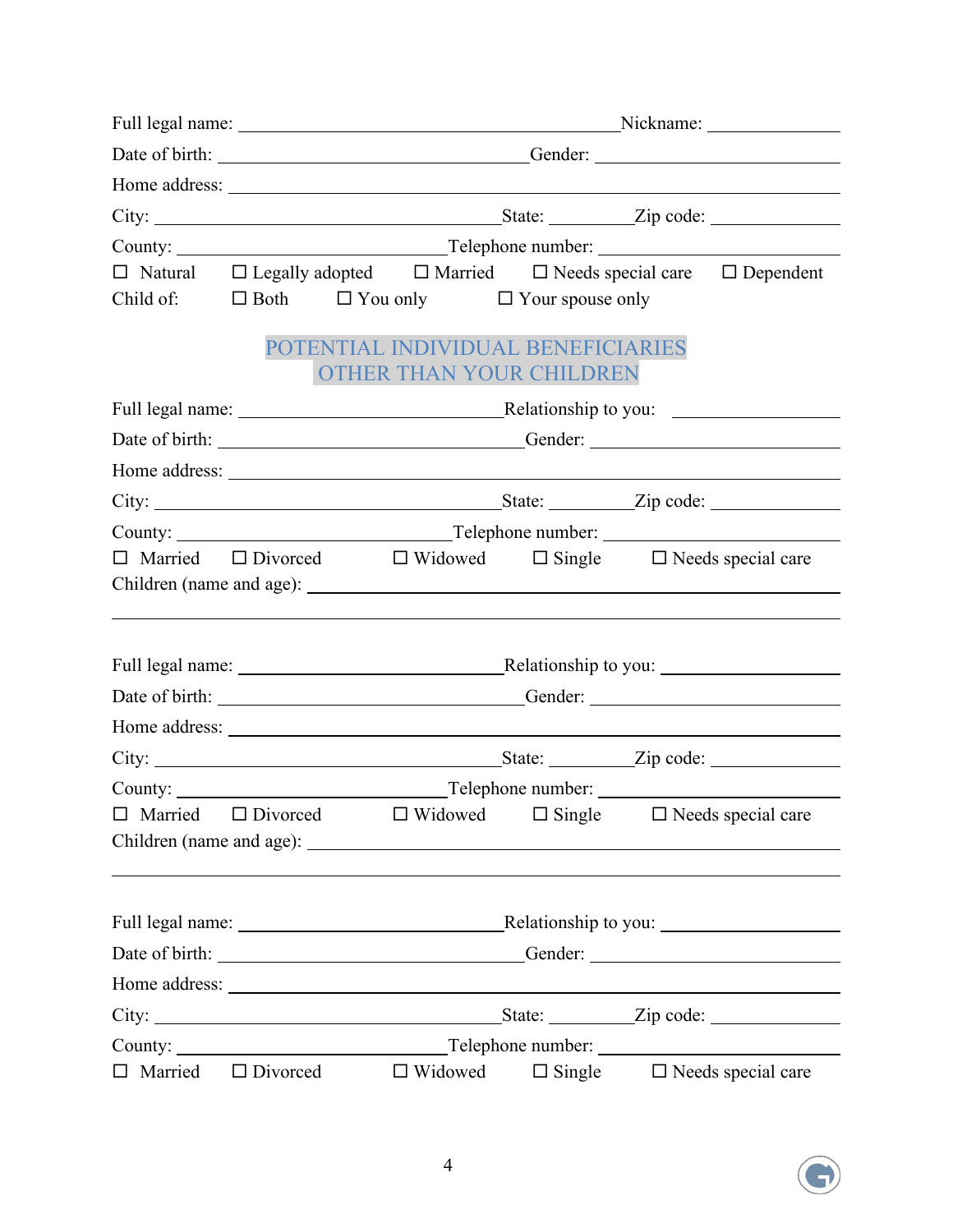$\overline{a}$ 

| Name of Charity or Non-Profit Organization   Address | Amount |
|------------------------------------------------------|--------|
|                                                      |        |
|                                                      |        |
|                                                      |        |
|                                                      |        |

## POTENTIAL CHARITABLE BENEFICIARIES

#### POTENTIAL TESTAMENTARY APPOINTMENTS (PERSONAL REPRESENTATIVE(S), TRUSTEE(S), GUARDIAN(S) OF MINOR CHILDREN, ATTORNEY-IN-FACT, HEALTHCARE AGENT(S))

|  |                                                                       |  | <b>Appointment of Personal Representative(s) (a.k.a "Executor" or "Administrator")</b> |  |
|--|-----------------------------------------------------------------------|--|----------------------------------------------------------------------------------------|--|
|  |                                                                       |  |                                                                                        |  |
|  |                                                                       |  | Date of birth: ___________________________________Gender: _______________________      |  |
|  |                                                                       |  |                                                                                        |  |
|  |                                                                       |  |                                                                                        |  |
|  |                                                                       |  | County: __________________________Home telephone: ______________________________       |  |
|  | $\Box$ Married $\Box$ Divorced $\Box$ Widowed $\Box$ Single           |  |                                                                                        |  |
|  | <b>Appointment of Alternate Personal Representative(s) (optional)</b> |  |                                                                                        |  |
|  |                                                                       |  | Full legal name: <u>Netationship</u> to you: Netationship to you:                      |  |
|  |                                                                       |  |                                                                                        |  |
|  |                                                                       |  |                                                                                        |  |
|  |                                                                       |  |                                                                                        |  |
|  |                                                                       |  | County: __________________________Home telephone: ______________________________       |  |
|  | $\Box$ Married $\Box$ Divorced $\Box$ Widowed $\Box$ Single           |  |                                                                                        |  |
|  | <b>Appointment of Individual Trustee(s)</b>                           |  |                                                                                        |  |
|  |                                                                       |  |                                                                                        |  |
|  |                                                                       |  |                                                                                        |  |
|  |                                                                       |  |                                                                                        |  |

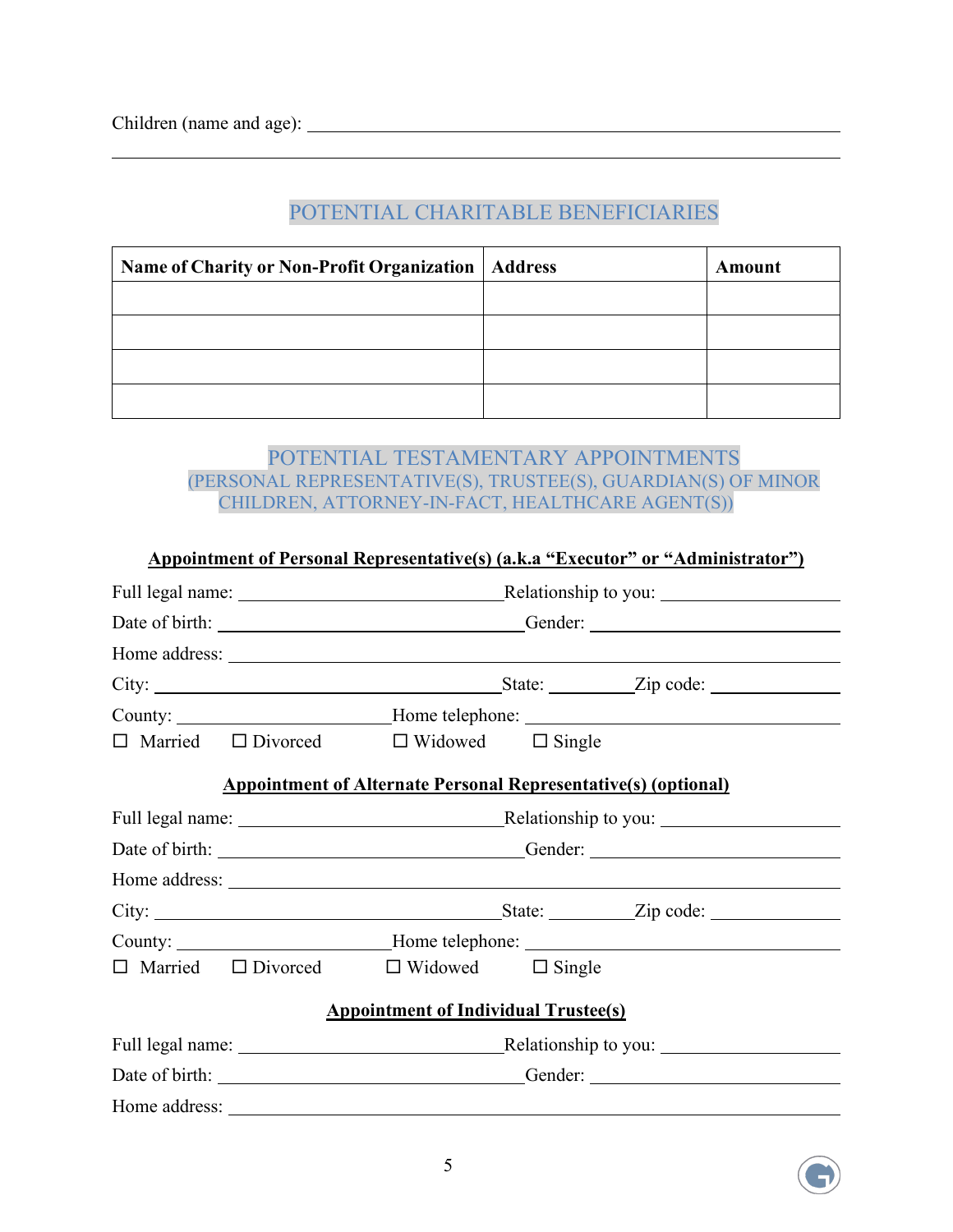|        |                                                                           |                                                       | County: _________________________Home telephone: _______________________________                                     |
|--------|---------------------------------------------------------------------------|-------------------------------------------------------|----------------------------------------------------------------------------------------------------------------------|
|        | $\Box$ Married $\Box$ Divorced $\Box$ Widowed $\Box$ Single               |                                                       |                                                                                                                      |
|        |                                                                           | <b>Appointment of Corporate Trustee (optional)</b>    |                                                                                                                      |
|        |                                                                           |                                                       |                                                                                                                      |
|        |                                                                           |                                                       |                                                                                                                      |
|        |                                                                           |                                                       |                                                                                                                      |
|        |                                                                           |                                                       |                                                                                                                      |
|        |                                                                           |                                                       | <u> 1989 - Andrea Santa Andrea Andrea Andrea Andrea Andrea Andrea Andrea Andrea Andrea Andrea Andrea Andrea Andr</u> |
|        |                                                                           | <b>Appointment of Alternate Trustee(s) (optional)</b> |                                                                                                                      |
|        |                                                                           |                                                       |                                                                                                                      |
|        |                                                                           |                                                       | Date of birth: ________________________________Gender: __________________________                                    |
|        |                                                                           |                                                       |                                                                                                                      |
|        |                                                                           |                                                       |                                                                                                                      |
|        |                                                                           |                                                       | County: ____________________________Home telephone: ____________________________                                     |
|        | $\Box$ Married $\Box$ Divorced $\Box$ Widowed $\Box$ Single               |                                                       |                                                                                                                      |
|        |                                                                           | <b>Appointment of Guardian(s) for Minor Children</b>  |                                                                                                                      |
|        |                                                                           |                                                       |                                                                                                                      |
|        |                                                                           |                                                       | Date of birth: _______________________________Gender: ___________________________                                    |
|        |                                                                           |                                                       |                                                                                                                      |
|        |                                                                           |                                                       |                                                                                                                      |
|        |                                                                           |                                                       | County: ___________________________Home telephone: _____________________________                                     |
| $\Box$ | Married $\Box$ Divorced $\Box$ Widowed $\Box$ Single                      |                                                       |                                                                                                                      |
|        | <b>Appointment of Alternate Guardian(s) for Minor Children (optional)</b> |                                                       |                                                                                                                      |
|        |                                                                           |                                                       |                                                                                                                      |
|        |                                                                           |                                                       | Date of birth: _______________________________Gender: ___________________________                                    |
|        |                                                                           |                                                       |                                                                                                                      |
|        |                                                                           |                                                       |                                                                                                                      |
|        |                                                                           |                                                       | County: _____________________________Home telephone: ___________________________                                     |
| $\Box$ | Married $\Box$ Divorced $\Box$ Widowed $\Box$ Single                      |                                                       |                                                                                                                      |

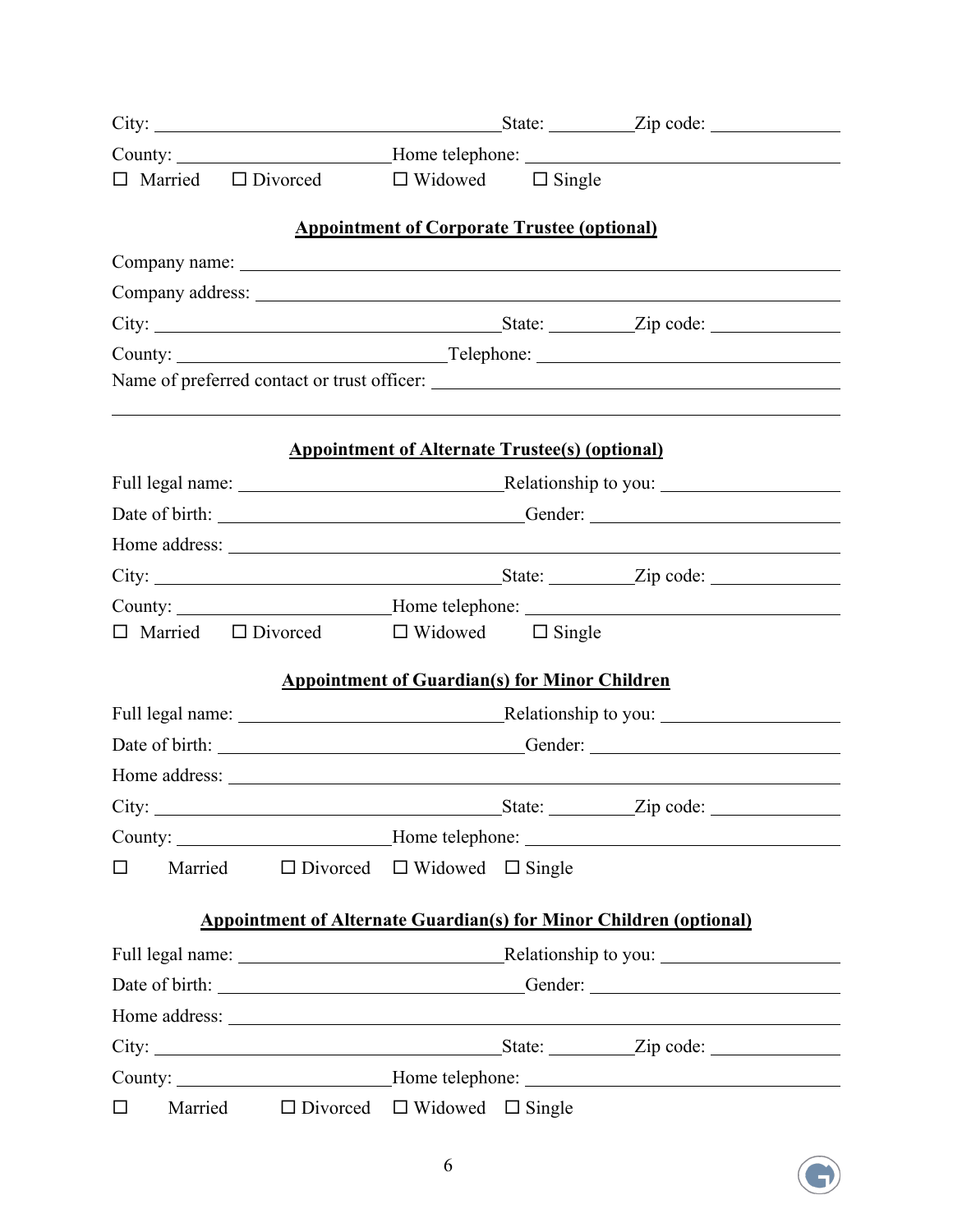|        |         |                                                                                   |                                              |  | <b>Appointment of Attorney-In-Fact (For Financial Power of Attorney)</b>          |
|--------|---------|-----------------------------------------------------------------------------------|----------------------------------------------|--|-----------------------------------------------------------------------------------|
|        |         | Full legal name: <u>Nelationship</u> to you: Nelationship to you:                 |                                              |  |                                                                                   |
|        |         | Date of birth: __________________________________Gender: ________________________ |                                              |  |                                                                                   |
|        |         |                                                                                   |                                              |  |                                                                                   |
|        |         |                                                                                   |                                              |  |                                                                                   |
|        |         |                                                                                   |                                              |  | County: ____________________________Home telephone: ____________________________  |
| $\Box$ |         | Married $\Box$ Divorced $\Box$ Widowed $\Box$ Single                              |                                              |  |                                                                                   |
|        |         | <b>Appointment of Alternate Attorney-In-Fact (optional)</b>                       |                                              |  |                                                                                   |
|        |         |                                                                                   |                                              |  | Full legal name: <u>Nelationship</u> to you: Nelationship to you:                 |
|        |         |                                                                                   |                                              |  | Date of birth: _________________________________Gender: _________________________ |
|        |         |                                                                                   |                                              |  |                                                                                   |
|        |         |                                                                                   |                                              |  |                                                                                   |
|        |         |                                                                                   |                                              |  | County: ___________________________Home telephone: _____________________________  |
| $\Box$ |         | Married $\Box$ Divorced $\Box$ Widowed $\Box$ Single                              |                                              |  |                                                                                   |
|        |         |                                                                                   | <b>Appointment of Health Care Agent</b>      |  |                                                                                   |
|        |         |                                                                                   |                                              |  | Full legal name: <u>Netationship</u> to you: Netationship to you:                 |
|        |         |                                                                                   |                                              |  |                                                                                   |
|        |         |                                                                                   |                                              |  |                                                                                   |
|        |         |                                                                                   |                                              |  |                                                                                   |
|        |         |                                                                                   |                                              |  | County: _________________________Home telephone: _______________________________  |
| 0      |         | Married $\Box$ Divorced $\Box$ Widowed $\Box$ Single                              |                                              |  |                                                                                   |
|        |         | <b>Appointment of Alternate Health Care Agent (optional)</b>                      |                                              |  |                                                                                   |
|        |         |                                                                                   |                                              |  |                                                                                   |
|        |         |                                                                                   |                                              |  | Date of birth: __________________________________Gender: ________________________ |
|        |         |                                                                                   |                                              |  |                                                                                   |
|        |         |                                                                                   |                                              |  |                                                                                   |
|        |         |                                                                                   |                                              |  | County: ____________________________Home telephone: ____________________________  |
| $\Box$ | Married |                                                                                   | $\Box$ Divorced $\Box$ Widowed $\Box$ Single |  |                                                                                   |

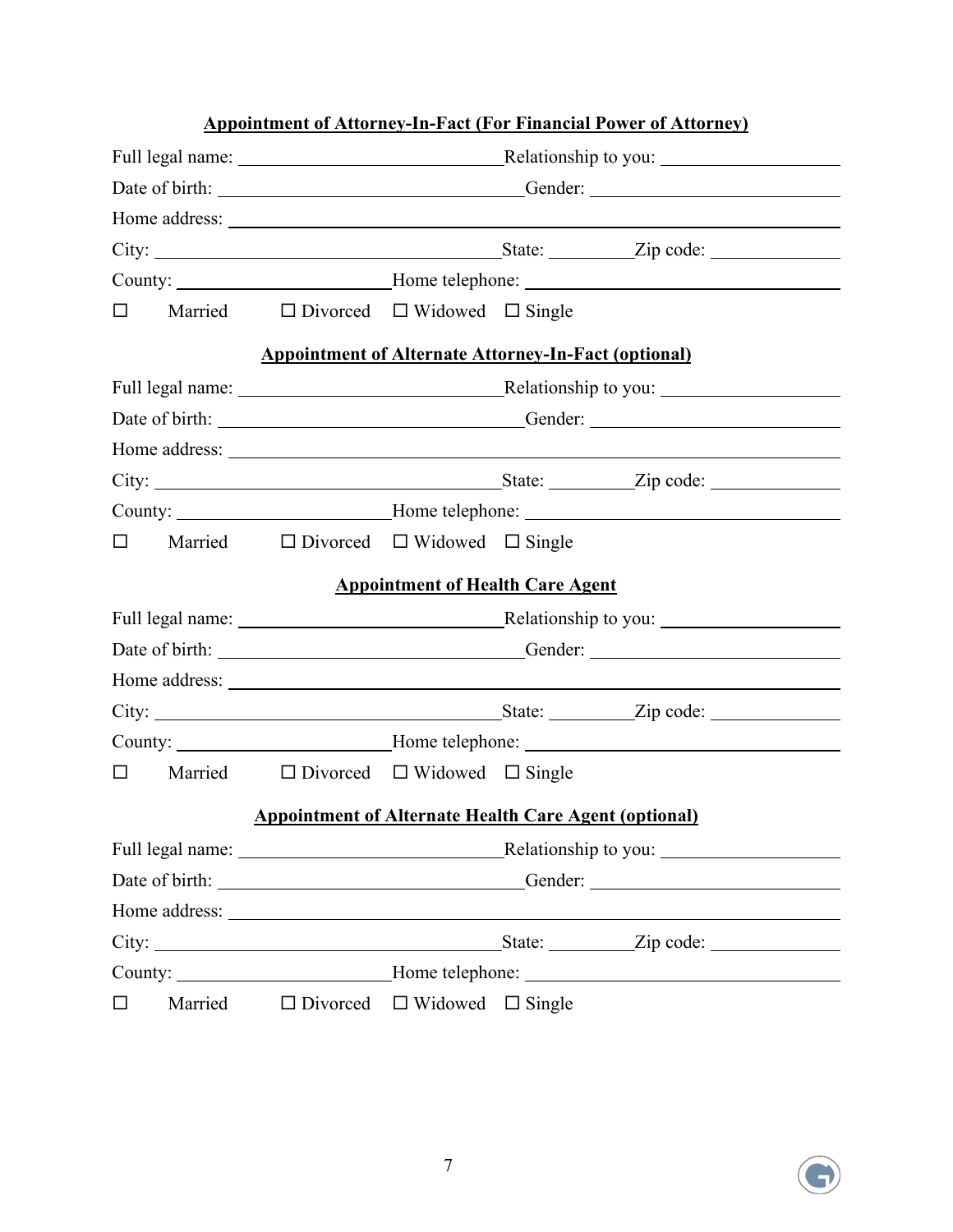# ADVISORS

| Name:                                                                                                                                                                                                                                                                                                      |                                             | <b>Telephone:</b>    |
|------------------------------------------------------------------------------------------------------------------------------------------------------------------------------------------------------------------------------------------------------------------------------------------------------------|---------------------------------------------|----------------------|
|                                                                                                                                                                                                                                                                                                            |                                             |                      |
|                                                                                                                                                                                                                                                                                                            |                                             |                      |
|                                                                                                                                                                                                                                                                                                            |                                             |                      |
|                                                                                                                                                                                                                                                                                                            |                                             |                      |
|                                                                                                                                                                                                                                                                                                            |                                             |                      |
|                                                                                                                                                                                                                                                                                                            |                                             |                      |
| total estate plan possible (choose and initial one) $I\, do$ , $I\, do$ $I\, do$ not<br>permission to any representative of Gjesdahl Law, P.C. to communicate my estate planning<br>information to, and receive personal financial information from, my investment and tax advisor(s).<br>My advisors are: |                                             | give                 |
|                                                                                                                                                                                                                                                                                                            |                                             | Phone: New York 1999 |
| Tax Advisor's Name: Phone: Phone:                                                                                                                                                                                                                                                                          |                                             |                      |
| Client #1 Signature                                                                                                                                                                                                                                                                                        |                                             |                      |
| Client #2 Signature (if applicable)                                                                                                                                                                                                                                                                        |                                             |                      |
|                                                                                                                                                                                                                                                                                                            | <b>INFORMATION FOR HEALTHCARE DIRECTIVE</b> |                      |

What are your thoughts, beliefs, and views concerning the administration of life-prolonging treatment, such as artificial nutrition and hydration?



 $\overline{a}$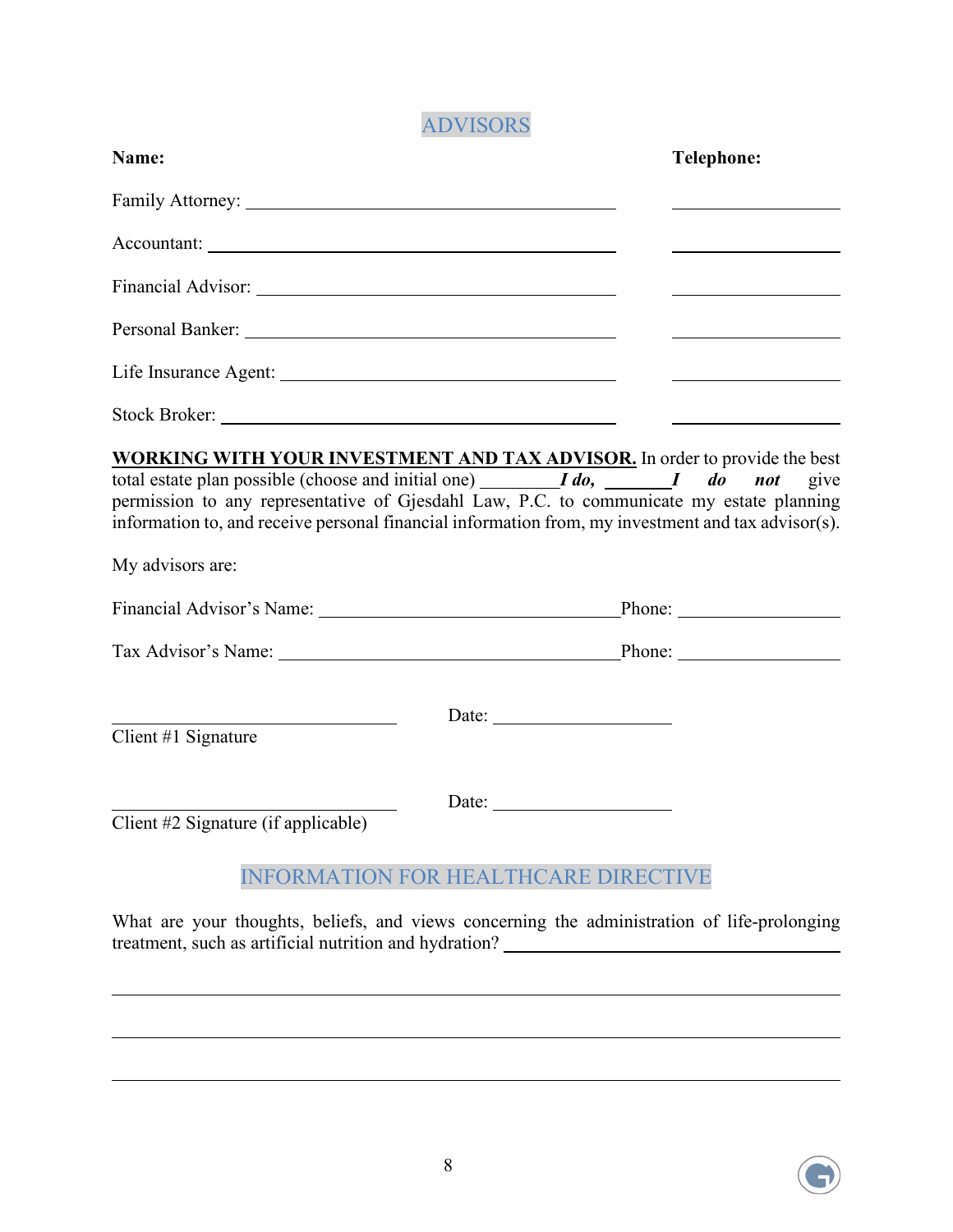| Do you wish to donate any part of your body, including viable organs, tissue,<br>eyes, etc., upon your death?                                                     | $\Box$ Yes $\Box$ No |  |  |
|-------------------------------------------------------------------------------------------------------------------------------------------------------------------|----------------------|--|--|
|                                                                                                                                                                   |                      |  |  |
| Do you have a specific funeral home you would like to use?<br>If yes, where? $\sqrt{\frac{2}{1-\frac{1}{2}} + \frac{1}{2-\frac{1}{2}} + \frac{1}{2-\frac{1}{2}}}$ | $\Box$ Yes $\Box$ No |  |  |
| Have you purchased or pre-paid for a burial plot or columbarium space?                                                                                            | $\Box$ Yes $\Box$ No |  |  |
| ,我们也不能在这里的时候,我们也不能在这里的时候,我们也不能会在这里的时候,我们也不能会在这里的时候,我们也不能会在这里的时候,我们也不能会在这里的时候,我们也                                                                                  |                      |  |  |
| Do you have a preference for what happens to your remains upon your<br>death (i.e. embalmed/buried, cremated)?                                                    | $\Box$ Yes $\Box$ No |  |  |
|                                                                                                                                                                   |                      |  |  |
| Other memorial or funeral service instructions: ________________________________                                                                                  |                      |  |  |
|                                                                                                                                                                   |                      |  |  |
|                                                                                                                                                                   |                      |  |  |
|                                                                                                                                                                   |                      |  |  |
|                                                                                                                                                                   |                      |  |  |

#### INSTRUCTIONS FOR COMPLETING THE PERSONAL INFORMATION **CHECKLIST**

**General Headings:** This *Personal Information Checklist* is designed to help you list all the property you own, how it is titled, and what it is worth. If you own more property than can be listed on this checklist, use additional sheets.

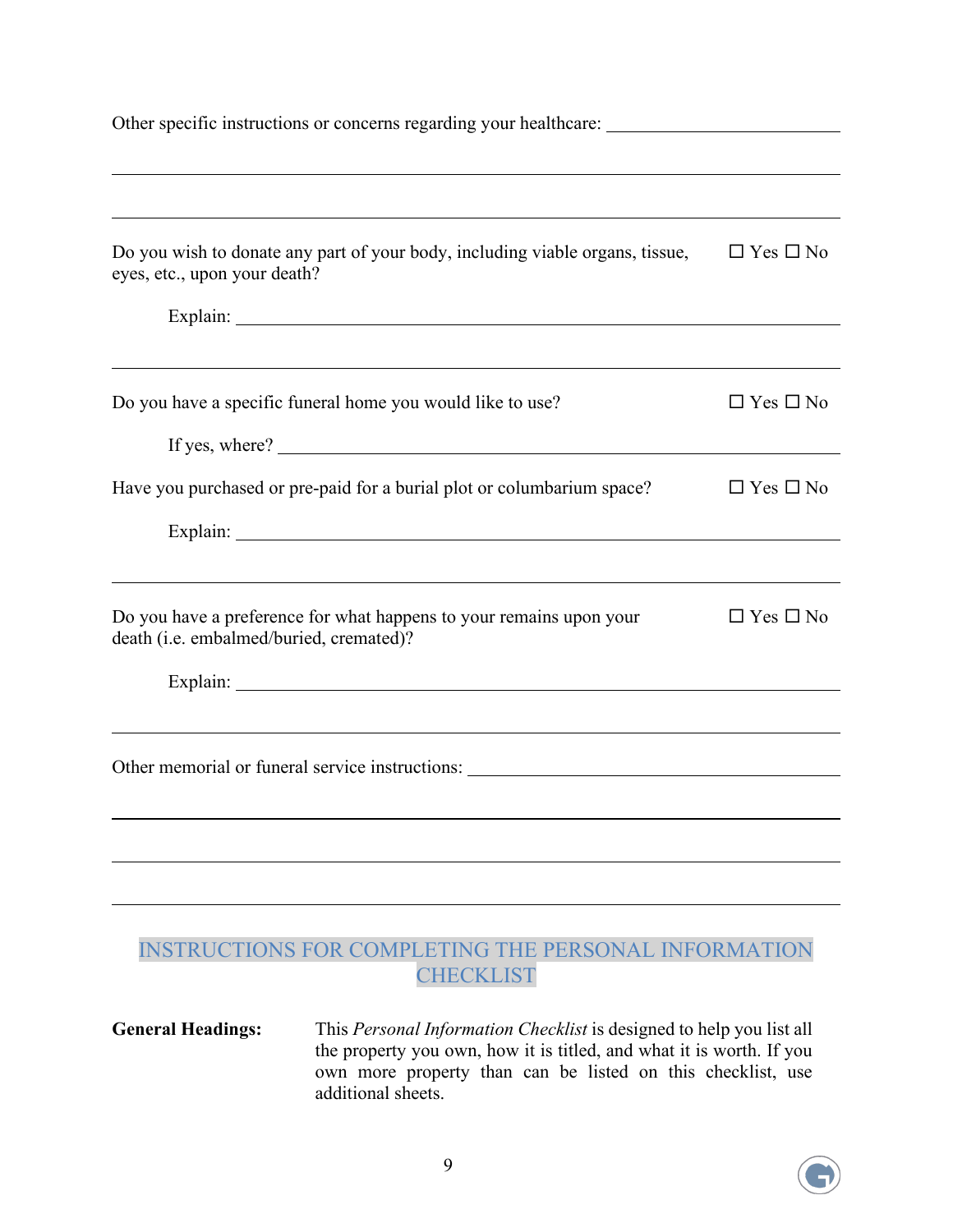**Type** Immediately after the heading for each kind of property is a brief explanation of what property you should list under that heading.

**"Owner" of Property** How the property is owned is extremely important for purposes of properly designing and implementing your estate plan. For each property category, there is a column titled "Owner." When filling in this column, please use the following abbreviations:

| For Property Owned As: | With:                                               | Use:           |
|------------------------|-----------------------------------------------------|----------------|
| Community property     | Husband and wife together (not<br>in joint tenancy) | CP             |
| You only               | No other person. Sole and<br>separate property.     | S1             |
| Spouse only            | No other person. Sole and<br>separate property.     | S <sub>2</sub> |
| In trust name          | Property which benefits you<br>held in trust        | T(CP, S1, S2)  |
| Joint tenancy          | A spouse                                            | <b>JTS</b>     |
|                        | Someone other than a spouse                         | <b>JTO</b>     |
| Tenancy in common      | A spouse                                            | <b>TCS</b>     |
|                        | Someone other than a spouse                         | <b>TCO</b>     |

## BANK ACCOUNTS

**Type:** Checking Account "CA", Savings Account "SA", Certificate of Deposit "CD" *(If an account is in your name for the benefit of a minor, please specify and give minor's name.)*

| <b>Name of Institution</b> | <b>Type of Account</b> | Owner | Amount |
|----------------------------|------------------------|-------|--------|
|                            |                        |       |        |
|                            |                        |       |        |
|                            |                        |       |        |
|                            |                        |       |        |
|                            |                        |       |        |
|                            |                        |       |        |
|                            |                        |       |        |

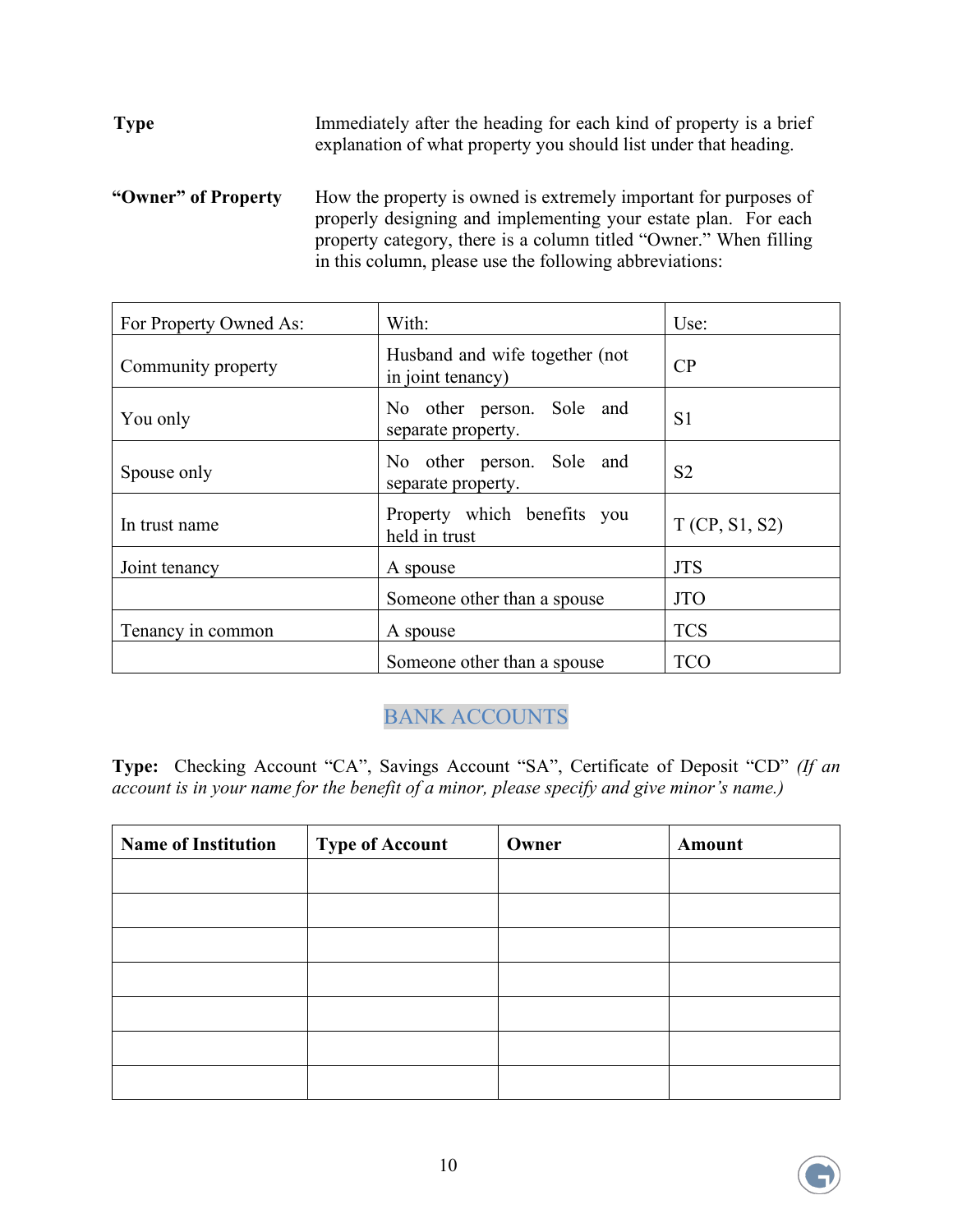### REAL PROPERTY

**Type:** Land, buildings, homes. If you have an interest in land or buildings that you own in partnership with someone other than your spouse, you should list those under the "Partnership Interests" section. If two or more names are on a deed or contract that does not state the type of ownership, enter the property below and please use "?" for owner.

| <b>General Description</b><br>and/or Address | Owner | <b>Fair Market Value</b> | Mortgage/Loan |
|----------------------------------------------|-------|--------------------------|---------------|
|                                              |       |                          |               |
|                                              |       |                          |               |
|                                              |       |                          |               |
|                                              |       |                          |               |
|                                              |       |                          |               |
|                                              |       |                          |               |
|                                              |       |                          |               |

#### BROKERAGE AND MUTUAL FUND ACCOUNTS (DO NOT INCLUDE RETIREMENT ACCOUNTS)

Type: Money Market "MM", Investment "I", Cash Management "CM", or other account that is in a street name

| <b>Name of Brokerage</b><br><b>Firm or Mutual</b><br>Fund | <b>Type</b> | Owner | Amount |
|-----------------------------------------------------------|-------------|-------|--------|
|                                                           |             |       |        |
|                                                           |             |       |        |
|                                                           |             |       |        |
|                                                           |             |       |        |
|                                                           |             |       |        |
|                                                           |             |       |        |
|                                                           |             |       |        |

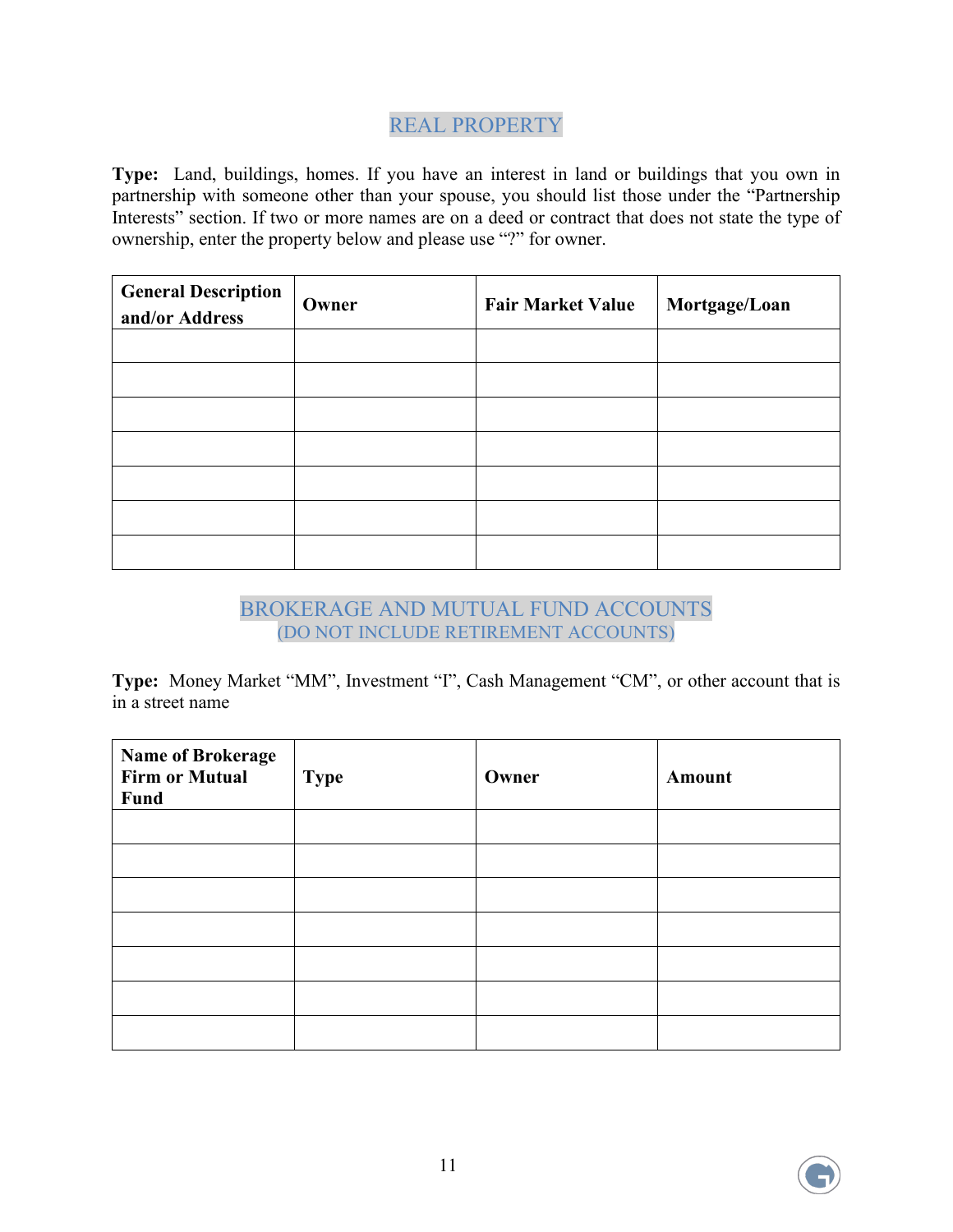## STOCK AND BOND CERTIFICATES NOT IN A BROKERAGE ACCOUNT

**Type:** Stock in publicly owned corporations which are stock traded on an exchange or over the counter. *(Stock owners in family, or nonpublicly traded companies, should be listed under "Corporate Business Interests." Stocks held in a street name, or investment account, should be listed under "Brokerage and Mutual Fund Accounts.")*

| Company | Owner | <b>Number of Shares</b> | <b>Fair Market Value</b> |
|---------|-------|-------------------------|--------------------------|
|         |       |                         |                          |
|         |       |                         |                          |
|         |       |                         |                          |
|         |       |                         |                          |
|         |       |                         |                          |
|         |       |                         |                          |
|         |       |                         |                          |

# STOCK OPTIONS

| ISO/NQSO | Company | Owner | Number of<br><b>Shares</b> | <b>Current Stock</b><br>Price |
|----------|---------|-------|----------------------------|-------------------------------|
|          |         |       |                            |                               |
|          |         |       |                            |                               |
|          |         |       |                            |                               |
|          |         |       |                            |                               |
|          |         |       |                            |                               |

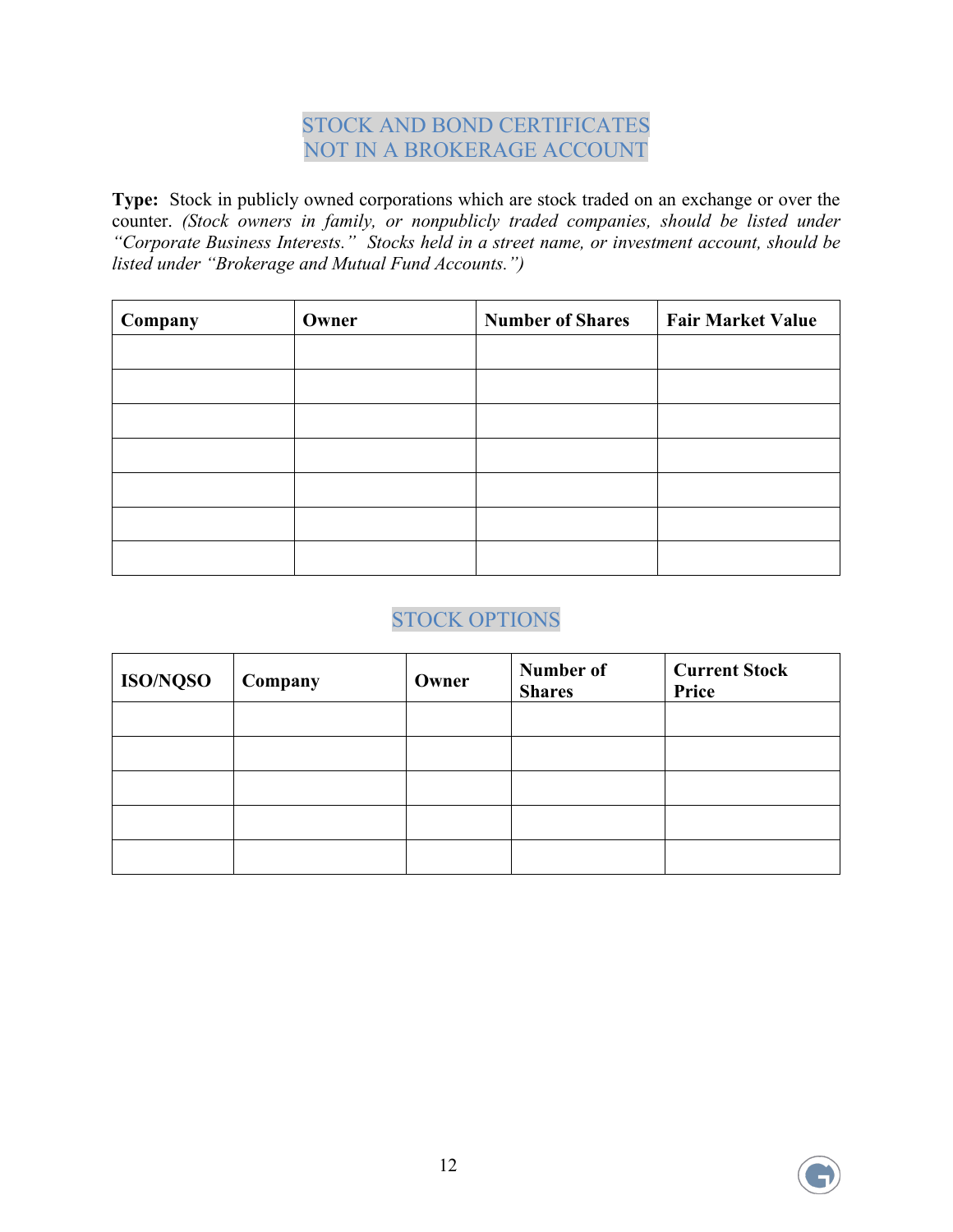#### TRUST DEEDS, NOTES, AND OTHER RECEIVABLES

**Type:** Mortgages or promissory notes payable to you; other monies owed to you.

| <b>Name of Debtor</b> | Date Due | <b>Owed To</b> | Payment<br>(mo/yr) | Current<br><b>Balance</b> |
|-----------------------|----------|----------------|--------------------|---------------------------|
|                       |          |                |                    |                           |
|                       |          |                |                    |                           |
|                       |          |                |                    |                           |
|                       |          |                |                    |                           |

### PARTNERSHIP AND LLC INTERESTS

**Type:** General/Limited Partnerships and Limited Liability Companies. *(Please state the percentage interest you have in the partnership.)* 

| Partnership<br><b>Name</b> | <b>Percentage Owned   Percentage Owned</b><br><b>General Partner</b> | <b>Ltd Partner/Member</b> | Owner | <b>Net Value</b> |
|----------------------------|----------------------------------------------------------------------|---------------------------|-------|------------------|
|                            |                                                                      |                           |       |                  |
|                            |                                                                      |                           |       |                  |
|                            |                                                                      |                           |       |                  |

CORPORATE BUSINESS INTERESTS

**Type:** Privately owned (nonpublicly traded) stock. *(Please indicate if a Buy/Sell Agreement exists and, if stock is owned either JT or TC with someone other than spouse, please furnish name and relationship.)*

| Company | Number of<br><b>Shares</b> | <b>Buy/Sell</b><br>Agreement<br>Y/N | <b>Percentage</b><br><b>Ownership</b> | Owner | <b>Net Value</b> |
|---------|----------------------------|-------------------------------------|---------------------------------------|-------|------------------|
|         |                            |                                     |                                       |       |                  |
|         |                            |                                     |                                       |       |                  |
|         |                            |                                     |                                       |       |                  |

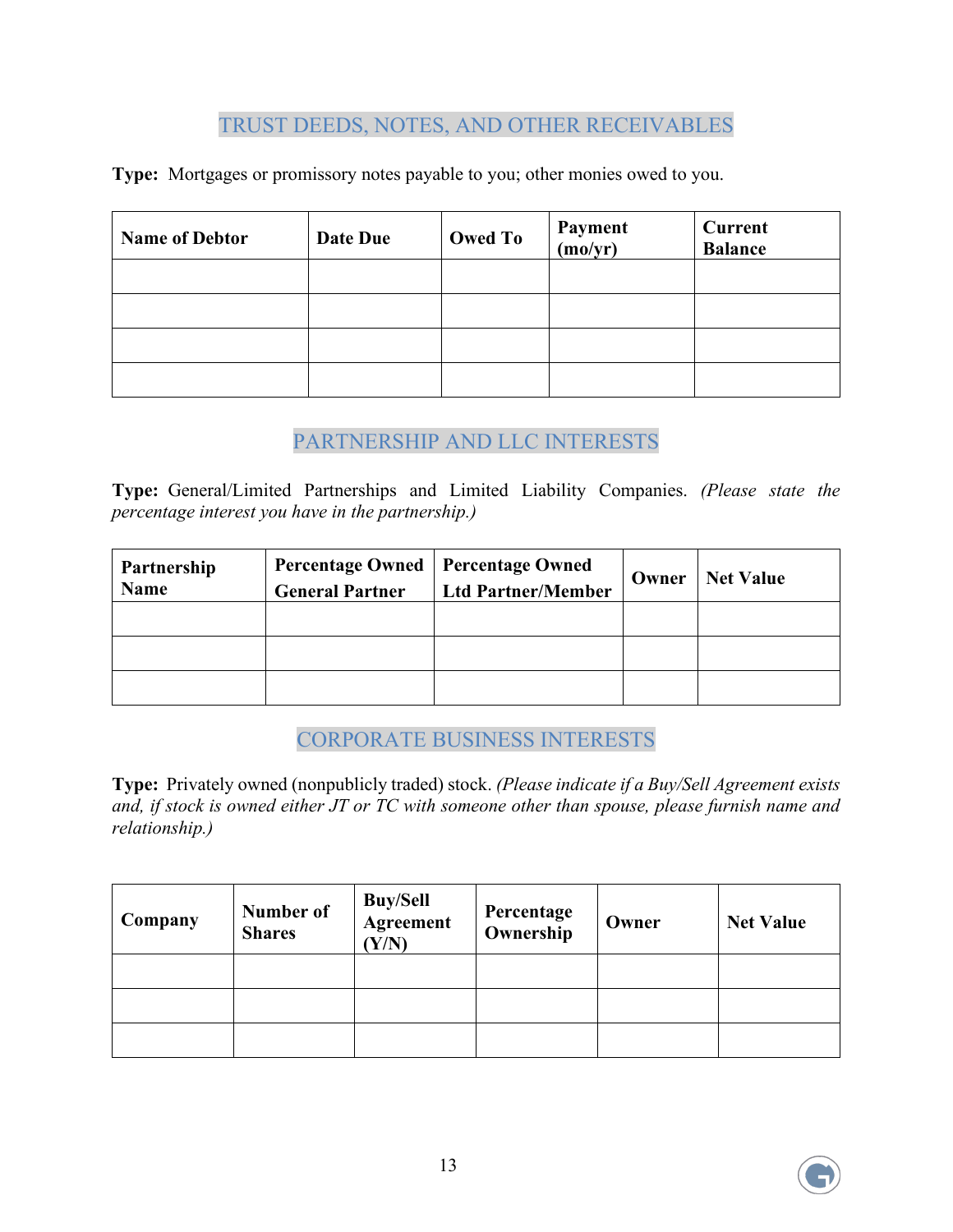#### SOLE PROPRIETORSHIP BUSINESS INTERESTS

**Type:** All of the assets used by you in a sole proprietorship type of business ownership.

| <b>Name of Business</b> | <b>Description of Business</b> | Owner | Value |
|-------------------------|--------------------------------|-------|-------|
|                         |                                |       |       |
|                         |                                |       |       |
|                         |                                |       |       |

#### FARM AND RANCH INTERESTS (ENTER LAND AND BUILDING VALUES IN REAL ESTATE)

**Type:** Livestock, machinery, leases, and all business assets. If the farm or ranch operation is owned by a corporation, partnership, or LLC, enter it in the appropriate section. If it is in your name, enter it here. Describe each asset.

| <b>Type</b> | Owner | Value |
|-------------|-------|-------|
|             |       |       |
|             |       |       |
|             |       |       |

# OIL, GAS, AND MINERAL INTERESTS

**Type:** Lease, overriding royalty, fee mineral estate, working interest, pooling agreement, etc.

| <b>Type</b> | Owner | Value |
|-------------|-------|-------|
|             |       |       |
|             |       |       |
|             |       |       |

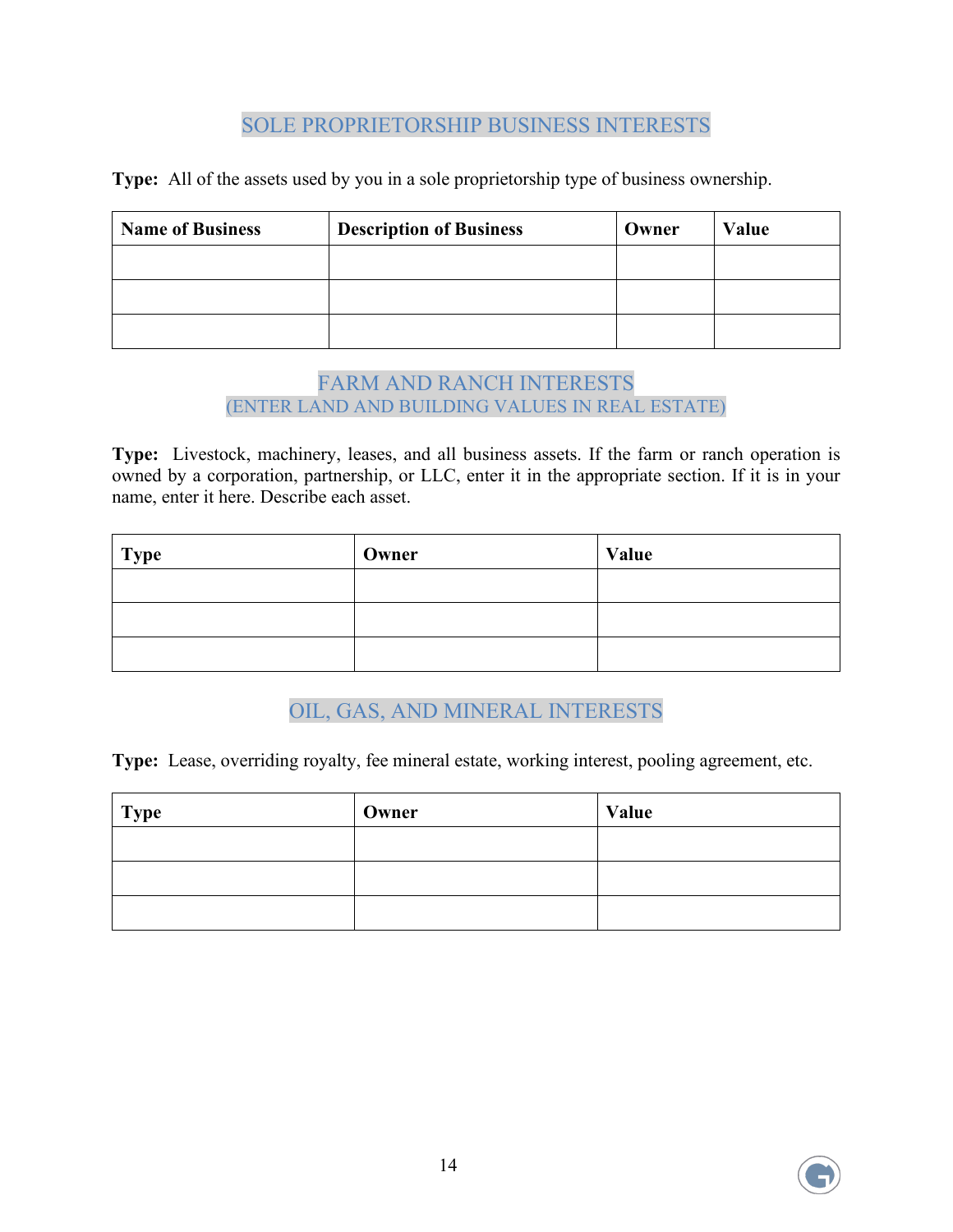# RETIREMENT ACCOUNTS

**Type:** Pension "P", Profit Sharing "PS", H.R. 10, IRA, SEP, 401(K), Roth.

| <b>Type</b> | Participant | Company | <b>Beneficiary</b> | Value |
|-------------|-------------|---------|--------------------|-------|
|             |             |         |                    |       |
|             |             |         |                    |       |
|             |             |         |                    |       |
|             |             |         |                    |       |
|             |             |         |                    |       |
|             |             |         |                    |       |

### ANTICIPATED LAWSUIT JUDGMENT

**Type:** Anticipated money through a judgment in a lawsuit.

| <b>Type</b> | Amount |
|-------------|--------|
|             |        |
|             |        |
|             |        |

#### PERSONAL PROPERTY

**Type:** Major personal effects in excess of \$500.00, such as motor vehicles, boats, jewelry, collections, antiques, furs, and all other valuable nonbusiness personal property *(Indicate type below and give a lump sum value for miscellaneous, less valuable items.)* 

| <b>Type</b> | Owner | Value |
|-------------|-------|-------|
|             |       |       |
|             |       |       |
|             |       |       |
|             |       |       |
|             |       |       |
|             |       |       |

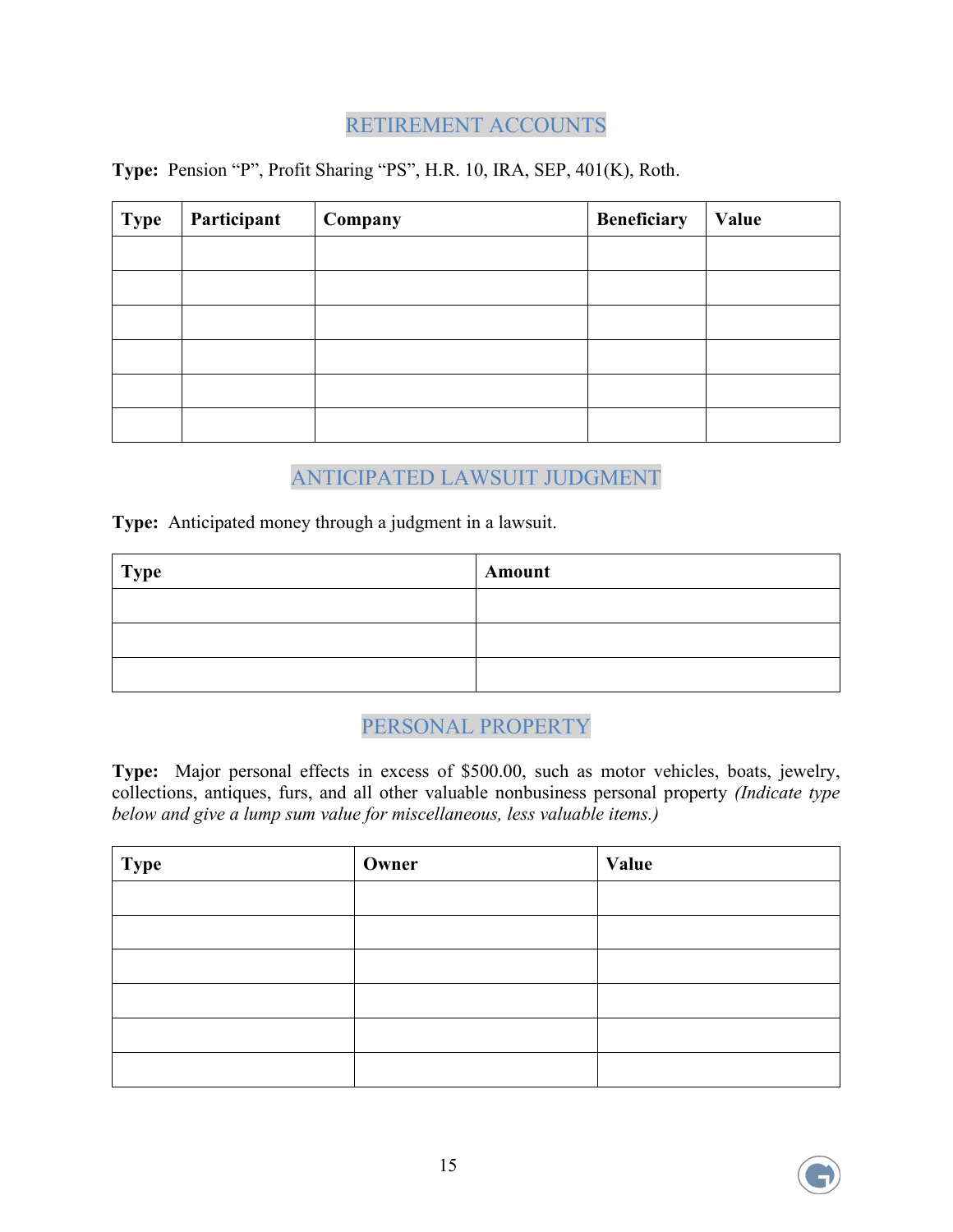| <b>Type</b> | Owner | Value |
|-------------|-------|-------|
|             |       |       |
|             |       |       |
|             |       |       |
|             |       |       |
|             |       |       |

## OTHER ASSETS

**Type:** Any property you have that does not fit into any previously listed category.

| Description | Value |
|-------------|-------|
|             |       |
|             |       |
|             |       |
|             |       |

### LIFE INSURANCE POLICIES AND ANNUTITIES

**Type:** Term, whole life, split dollar, group life, annuity *(Indicate type of policy below. If a corporation or company owns the policy, or pays the premium on the policy, write "Corporation".)*

| Policy<br>Holder | Policy<br>Number | Company | <b>Type</b> | Face<br>Value | <b>Beneficiary</b> | <b>Cash</b><br>Value |
|------------------|------------------|---------|-------------|---------------|--------------------|----------------------|
|                  |                  |         |             |               |                    |                      |
|                  |                  |         |             |               |                    |                      |
|                  |                  |         |             |               |                    |                      |
|                  |                  |         |             |               |                    |                      |
|                  |                  |         |             |               |                    |                      |
|                  |                  |         |             |               |                    |                      |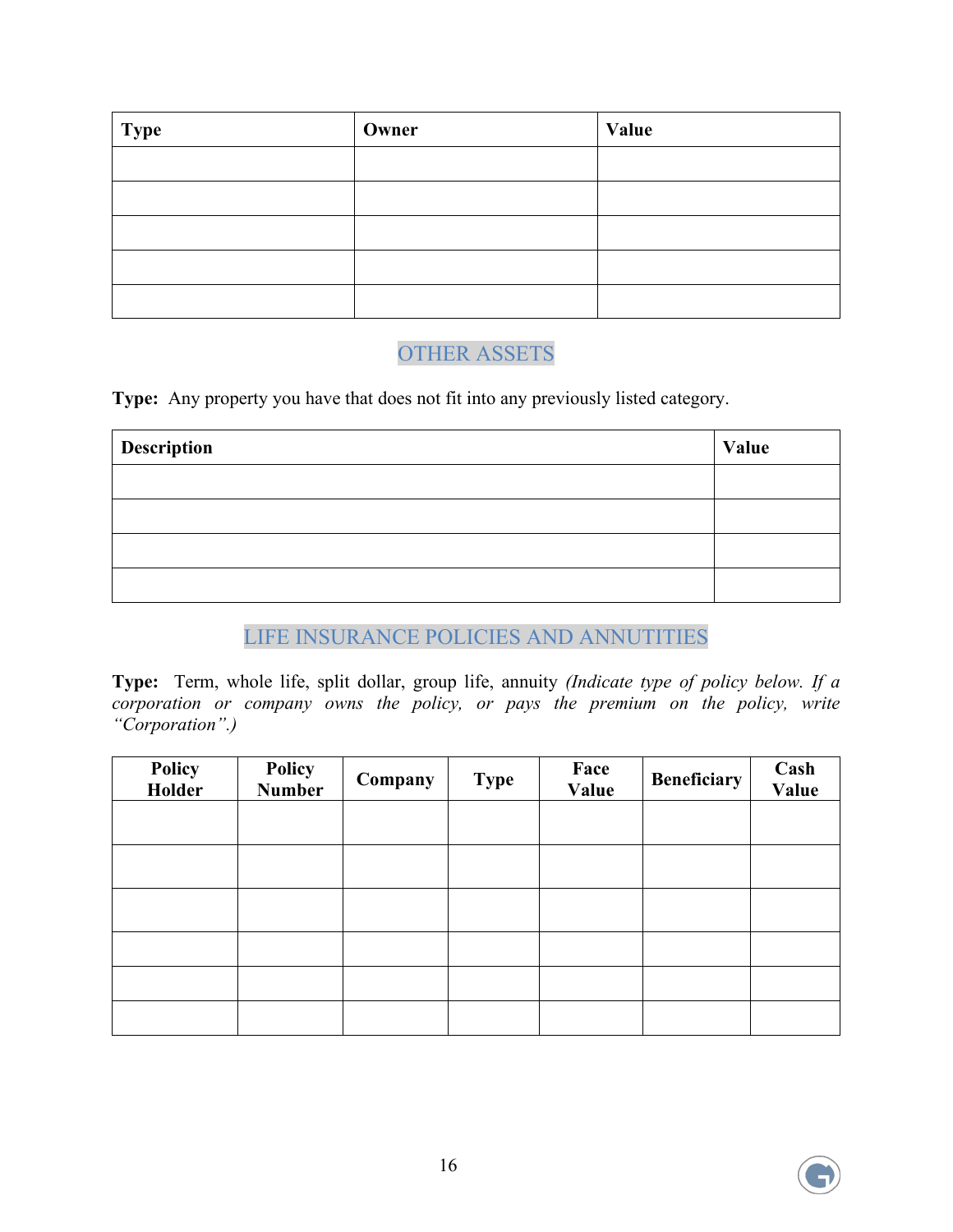#### **CONCERNS**

Before our initial meeting, it is important for us to understand your concerns and anxieties. We want to know what prompted you to schedule this appointment. Please review the following risks and identify those which concern you and provide us with some explanation of how concerned you are with that particular risk.

I am concerned about the estate taxes.

 $\overline{a}$ 

 $\overline{a}$ 

 $\overline{a}$ 

 $\overline{a}$ 

 $\overline{a}$ 

 $\overline{a}$ 

 $\overline{a}$ 

 $\overline{a}$ 

I am concerned that assets I left to my spouse might not pass to my intended heirs if my spouse remarries.

I am concerned my beneficiaries will lose their inheritance to divorce, creditors, or lawsuits.

I am concerned that an inheritance I am leaving to a minor might be squandered by the person in charge of the minor.  $\sqrt{a}$ 

I am concerned that an inheritance received by a beneficiary who has a disability would render them ineligible for government benefits.

I am concerned about litigation from heirs who think they are entitled to more of my estate.

I am concerned about losing control over my assets in the event of my disability.

I am concerned about unwanted efforts to save my life.

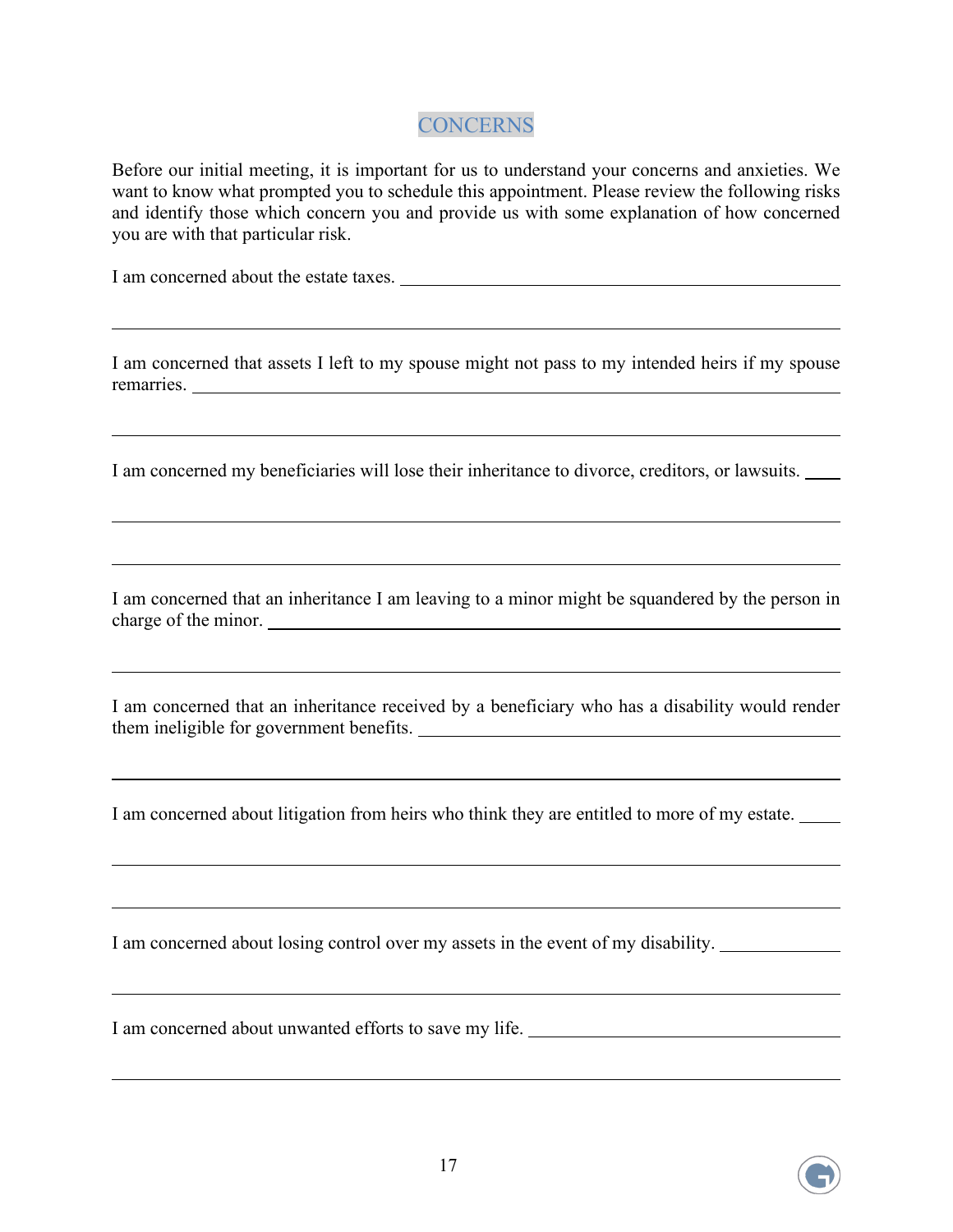I am concerned about losing my assets to a nursing home. \_\_\_\_\_\_\_\_\_\_\_\_\_\_\_\_\_\_\_\_\_\_\_\_

I am concerned about unnecessary costs and delays of probate.

I am concerned that private family matters will be made public.

Other.

 $\overline{a}$ 

 $\overline{a}$ 

 $\overline{a}$ 

## AFFIRMATION

We understand that Gjesdahl Law, P.C. will need to rely on the information we supply to develop an estate plan. We also understand that inaccurate or incomplete information could negatively impact our estate plan. Consequently, if we retain Gjesdahl Law, P.C., we will provide Gjesdahl Law, P.C. accurate and complete information prior to signing our estate plan documents.

| Client $#1$ : | Date: |  |  |
|---------------|-------|--|--|
|               |       |  |  |
| Client $#2$ : | Date: |  |  |